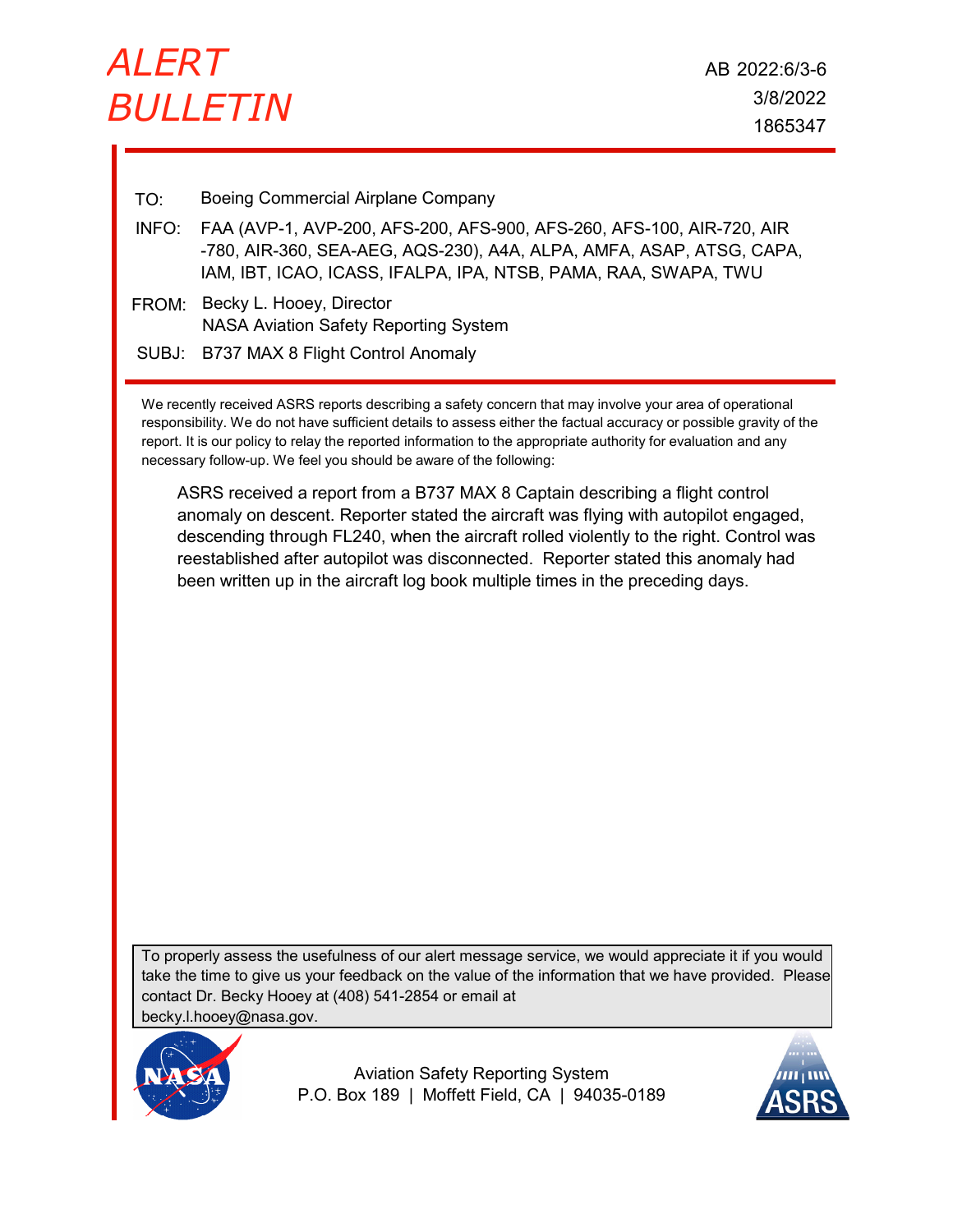| <b>ACN 1865347</b>                                                                          |                                                                                                                                                                                                                    |
|---------------------------------------------------------------------------------------------|--------------------------------------------------------------------------------------------------------------------------------------------------------------------------------------------------------------------|
| DATE / TIME                                                                                 |                                                                                                                                                                                                                    |
| Date of Occurrence<br>Local Time Of Day                                                     | 202112<br>1801 to 2400                                                                                                                                                                                             |
| <b>PLACE</b>                                                                                |                                                                                                                                                                                                                    |
| Locale<br><b>State</b><br>Altitude - MSL                                                    | ZZZ.ARTCC<br><b>US</b><br>24000                                                                                                                                                                                    |
| <b>ENVIRONMENT</b>                                                                          |                                                                                                                                                                                                                    |
| <b>Flight Conditions</b>                                                                    | Mixed                                                                                                                                                                                                              |
| <b>AIRCRAFT / EQUIPMENT X</b>                                                               |                                                                                                                                                                                                                    |
| ATC / Advisory - Center<br>Make Model Name<br><b>Operating Under FAR Part</b>               | <b>ZZZ</b><br><b>B737 MAX 8</b><br>121                                                                                                                                                                             |
| <b>COMPONENT 1</b>                                                                          |                                                                                                                                                                                                                    |
| <b>Aircraft Component</b>                                                                   | Autopilot                                                                                                                                                                                                          |
| <b>PERSON 1</b>                                                                             |                                                                                                                                                                                                                    |
| <b>Function - Flight Crew</b><br><b>Function - Flight Crew</b><br><b>ASRS Report Number</b> | Captain<br>Pilot Not Flying<br>1865347                                                                                                                                                                             |
| <b>EVENTS</b>                                                                               |                                                                                                                                                                                                                    |
| Anomaly<br>Anomaly<br>Anomaly<br>Anomaly                                                    | Aircraft Equipment Problem - Critical<br>Deviation / Discrepancy - Procedural - FAR<br>Deviation / Discrepancy - Procedural - Maintenance<br>Deviation / Discrepancy - Procedural - Published<br>Material / Policy |
| Anomaly<br>Detector - Person                                                                | Inflight Event / Encounter - Loss Of Aircraft Control<br><b>Flight Crew</b>                                                                                                                                        |
| Result - General                                                                            | <b>Maintenance Action</b>                                                                                                                                                                                          |
| Result - Flight Crew<br>Result - Flight Crew                                                | Overcame Equipment Problem<br><b>Regained Aircraft Control</b>                                                                                                                                                     |
| <b>NARRATIVE 1</b>                                                                          |                                                                                                                                                                                                                    |

While descending on arrival into ZZZ1, the aircraft was passing FL240, 310 KIAS as assigned, A/P CMD B engaged, LNAV/VNAV. The aircraft rolled violently to the right before the FO (First Officer) disengaged the autopilot and recovered from the upset attitude. The aircraft uncommanded rolled to approximately 20‐30 degrees angle of bank in less than a second before the FO recovered. This exact scenario was previously written up in the logbook multiple times in the preceding days and had flown one day with no associated write ups. This was our second leg with this aircraft this day. Prior to the first leg, the FO and I discussed the malfunction and possible reactions to develop a shared mental model should it occur again.

After the recovery we analyzed the malfunction by observing the "SPOILERS" annunciation illuminated. All other flight control indicators and hydraulics appeared normal. The FO continued to fly and manage radios